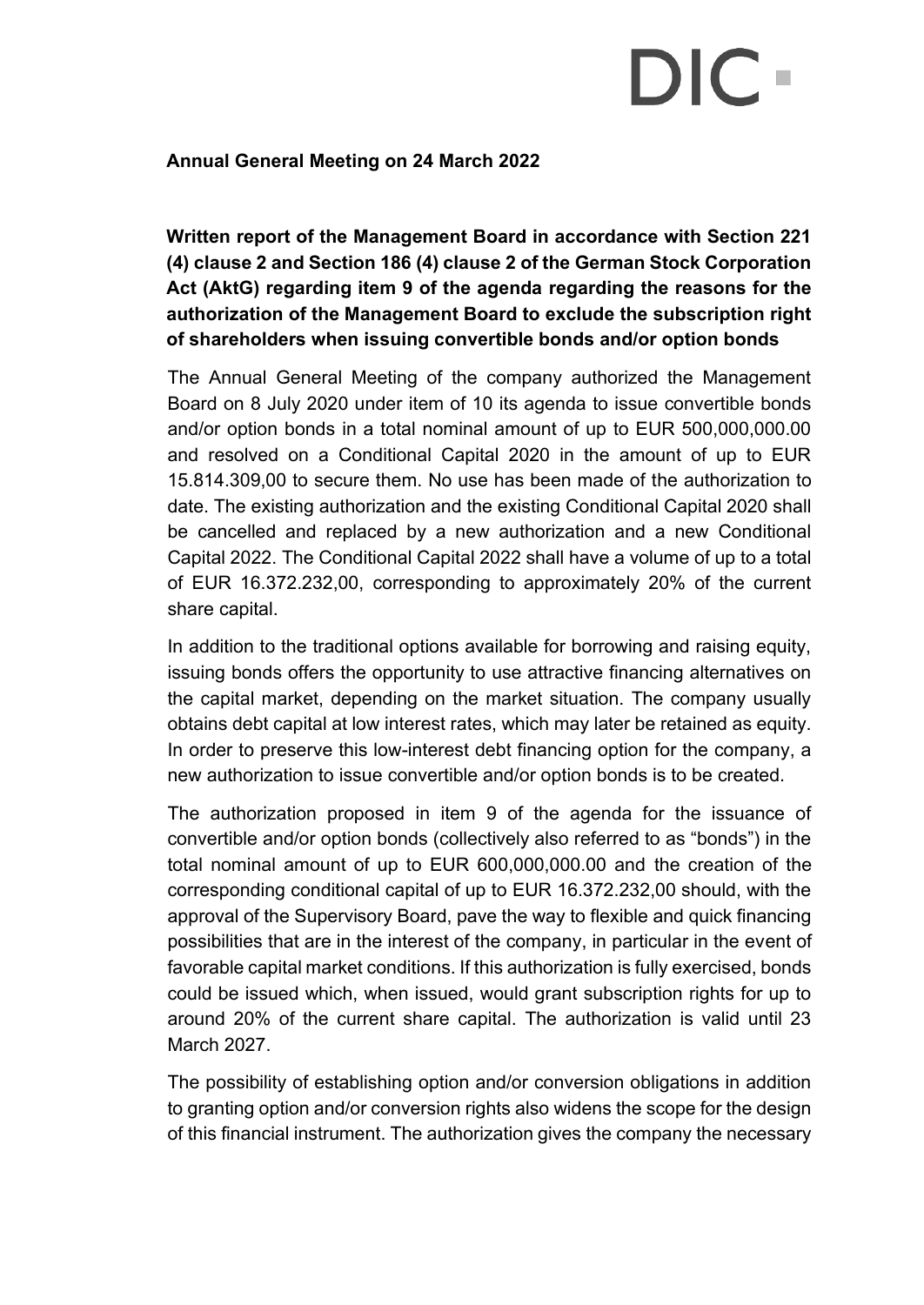flexibility to place the bonds itself or through group companies in which it holds a 100% stake, either directly or indirectly. In addition to euro, bonds can also be issued with and without maturity limits in other legal currencies such as the currency of an OECD country.

The conversion or option price may not be less than a minimum issue amount, the calculation bases of which are specified. The starting point for calculating the conversion or option price when exercising conversion and/or option rights is the stock market price of the company's shares, which must correspond to at least 80% of the price of the company's no-par-value registered shares determined at the time the bonds associated with conversion or option rights are issued. In the event of a conversion and/or option obligation, a substitution right or a pre-emptive tender right of the issuer of the bonds for the supply of shares, the conversion or option price of the new shares must be at least either the aforementioned minimum price in accordance with the terms of the bond or correspond to the volume-weighted average market price of the company's shares at the XETRA closing auction (or a comparable successor system) on the Frankfurt Stock Exchange on the ten trading days before or after the date of maturity of the bonds, even if the latter average price is below the minimum price mentioned above.

Notwithstanding Section 9 (1) and Section 199 (2) of the German Stock Corporation Act (AktG), the conversion or option price may, following a more detailed determination of the conditions underlying the respective bond, be adjusted on the basis of a dilution protection or adjustment clause if, for example, the company increases its share capital and grants its shareholders a respective subscription right during the conversion or option period, or if the company issues or grants additional convertible or option bonds or guarantees conversion or option rights and does not grant the holders or creditors of existing conversion or option rights in this regard to the same extent they would be entitled to after exercising their conversion or option right or fulfilling their conversion and/or option obligations as shareholders, or if the company increases the share capital by means of a capital increase from company funds. This applies accordingly in the case of a capital reduction or other capital measures, restructuring measures, control gained by a third-party, an extraordinary dividend or other comparable measures resulting in a dilution of the value of the shares.

Generally, shareholders must be granted a subscription right. In the case of a placement via group companies, the company must also ensure that the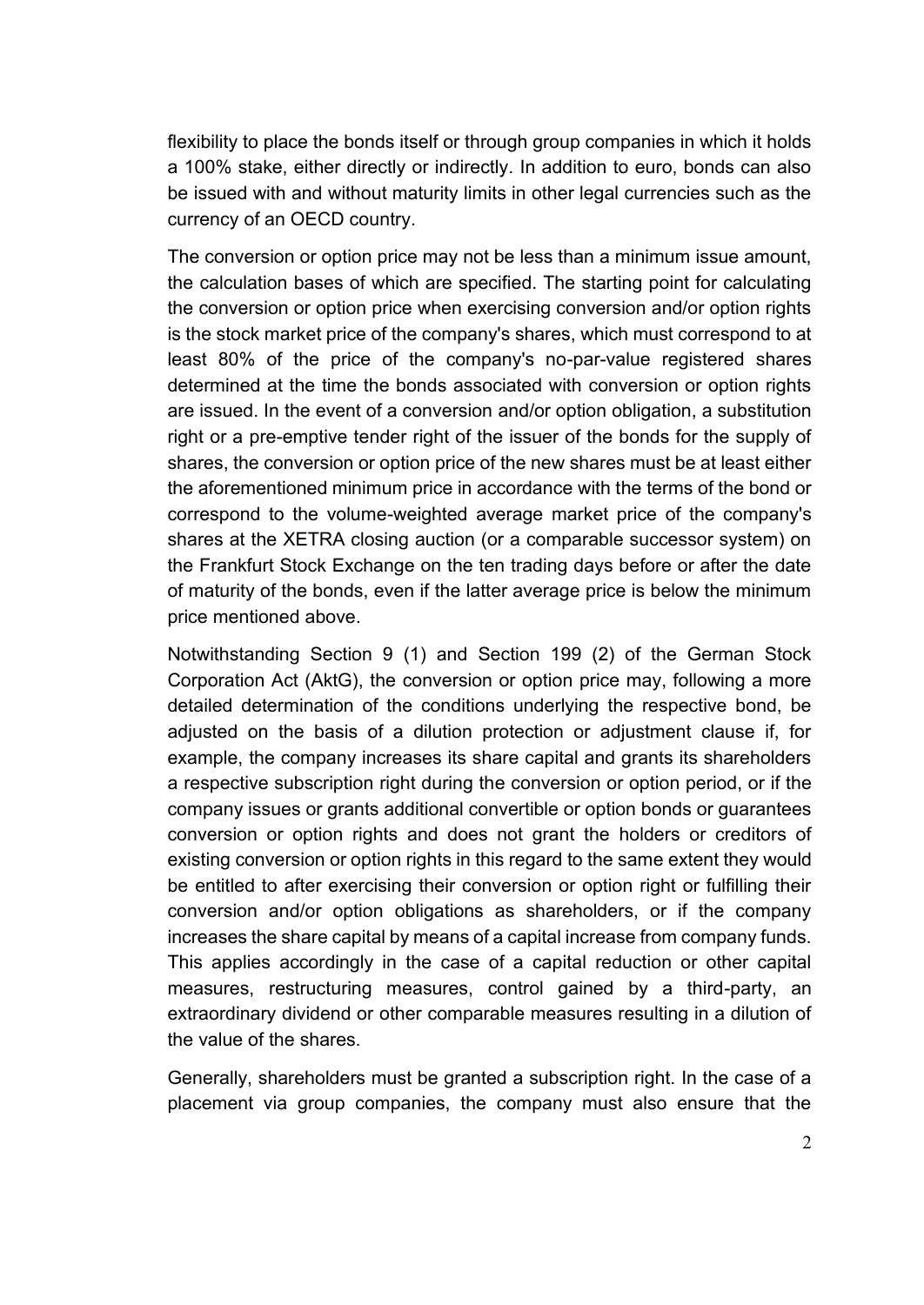statutory subscription right is granted to the shareholders of the company. In order to facilitate the settlement, a provision is made for the possibility to issue the bonds to one or more banks or companies specified by the Management Board within the meaning of Section 186 (4) of the German Stock Corporation Act (AktG) with the obligation to offer the bonds to shareholders in accordance with their subscription right (so-called indirect subscription right).

However, Management Board shall also, with the approval of the Supervisory Board, be authorized to exclude fractional amounts resulting from the subscription right. Such fractional amounts may result from the amount of the respective issue volume and the presentation of a practicable subscription ratio. In such cases, the exclusion of the subscription right for fractional amounts makes it easier to execute the capital measure. The fractions excluded from the shareholders' subscription right are used in a manner that is best for the company either by selling them via the stock exchange or in another way. The limitation to fractional amounts does not result in any significant dilution for the shareholders; in the opinion of the Management Board, it is objectively justified and appropriate.

The Management Board is also, with the approval of the Supervisory Board, to be authorized to exclude the subscription right on the legal basis of Section 186 (3) clause 4 of the German Stock Corporation Act (AktG), i.e., if the bonds are issued in return for cash, and the bonds are issued at a price which does not substantially fall below the theoretical market value of the bonds established by recognized financial mathematical methods. This possibility of excluding subscription rights gives the company the flexibility to benefit from favorable capital market situations in the short term and, due to the specification of terms that are close to the market price, obtain better terms with regard to interest rates and the issue price of the bonds. The decisive factor for this is that, in contrast to an issue of bonds with subscription rights, the issue price can only be specified immediately prior to the placement, which makes it possible to avoid an increased exchange rate risk for the subscription period. On the other hand, if a subscription right were granted, the subscription price would have to be published by the third last day of the subscription period. In consideration of the frequently observed volatility on the stock markets, there is therefore a market risk over several days, which leads to security discounts when the terms of the bond are specified. The subscription period also makes it difficult to react quickly to favorable market conditions. In particular in the case of bonds, the granting of a subscription right jeopardizes a successful placement with third parties or leads to additional expenses due to the uncertainty about its exercise.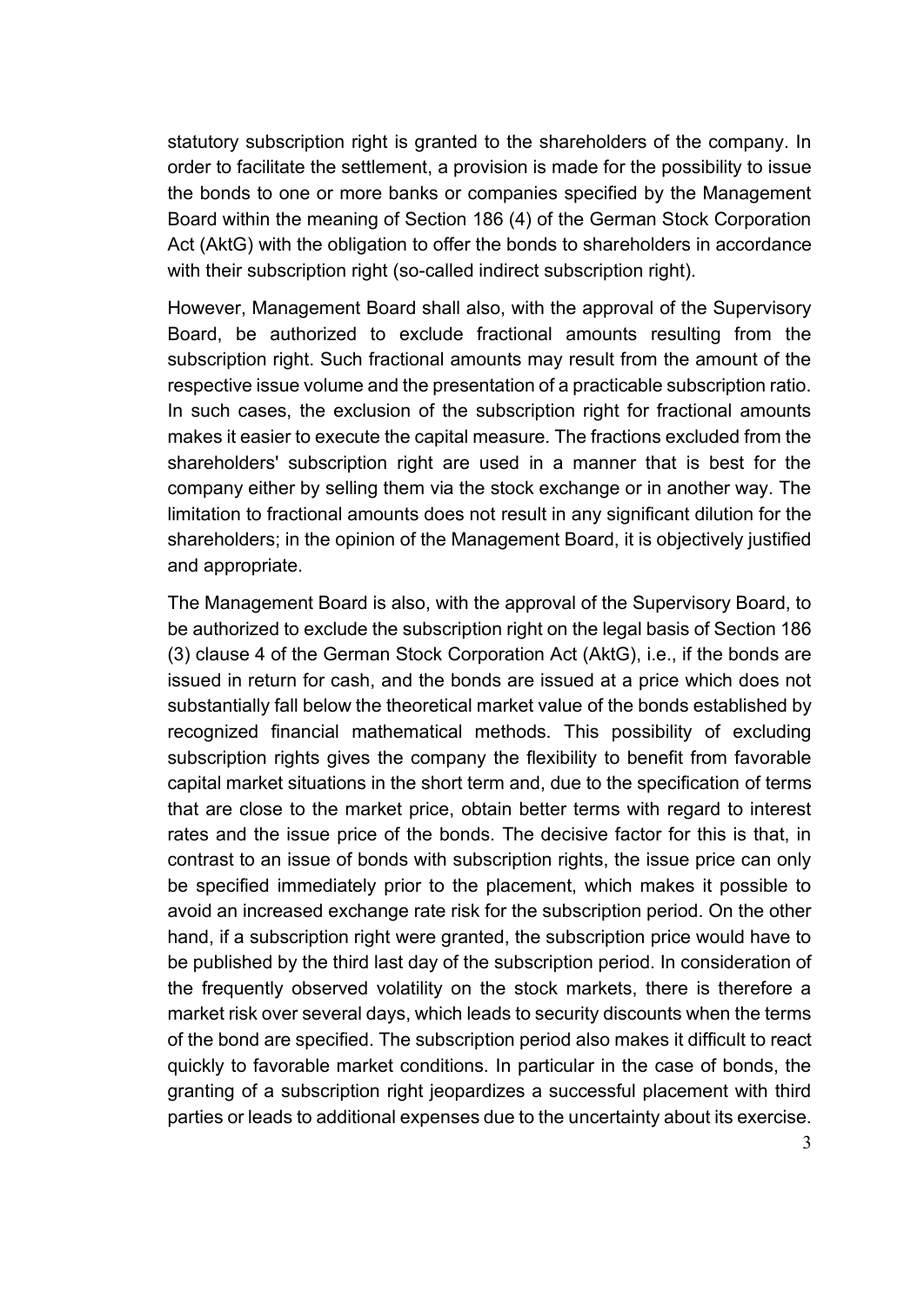By not setting the issue price of the bonds in such cases substantially below their calculated market value, which is determined in accordance with recognized financial calculation methods, the objective is to meet the shareholders' need for protection with regard to an economic dilution of their shares. With an issue price at market value, the value of the subscription right practically drops to zero. Shareholders will therefore not be adversely affected by a subscription right exclusion. The Management Board will endeavor to achieve the highest possible issue price and keep the economic difference with the price at which existing shareholders can buy shares on the market as low as possible. Shareholders wishing to maintain their share of the company's share capital can achieve this by buying them on the market at roughly equal terms. From the shareholders' point of view, a relevant loss of the shareholding ratio does not apply.

The authorization to issue convertible and/or option bonds with conversion or option rights (including with conversion and/or option obligations) but without a subscription right pursuant to Section 186 (3) clause 4 of the German Stock Corporation Act (AktG) is limited as to its volume as well: The number of shares of the company to be issued to service bonds or participation rights issued in this way during the term of this authorization under exclusion of subscription rights (whether on the basis of this or any other authorization) may not exceed a total of 10% of the share capital, neither at the time the authorization becomes effective nor, if that amount is lower, at the time the authorization is exercised. The pro rata amount of the share capital that is attributable to shares that are issued during the term of this authorization, either on the basis of an authorization by the Management Board to exclude subscription rights in the direct or analogous application of Section 186 (3) clause 4 of the German Stock Corporation Act (AktG) or that are sold as purchased treasury shares in accordance with Section 186 (3) clause 4 of the German Stock Corporation Act (AktG), must be taken into account with respect to this 10% limit. This consideration ensures that no convertible bonds and/or option bonds are issued if this would result in a situation in which the subscription right of shareholders is excluded for more than 10% of the share capital in the direct or indirect application of Section 186 (3) clause 4 of the German Stock Corporation Act (AktG). This further limitation is in the interest of shareholders who wish to maintain their shareholding as much as possible in the event appropriate capital measures are taken; their additional investment may, in such cases, be limited to a maximum of 10% of their shareholding.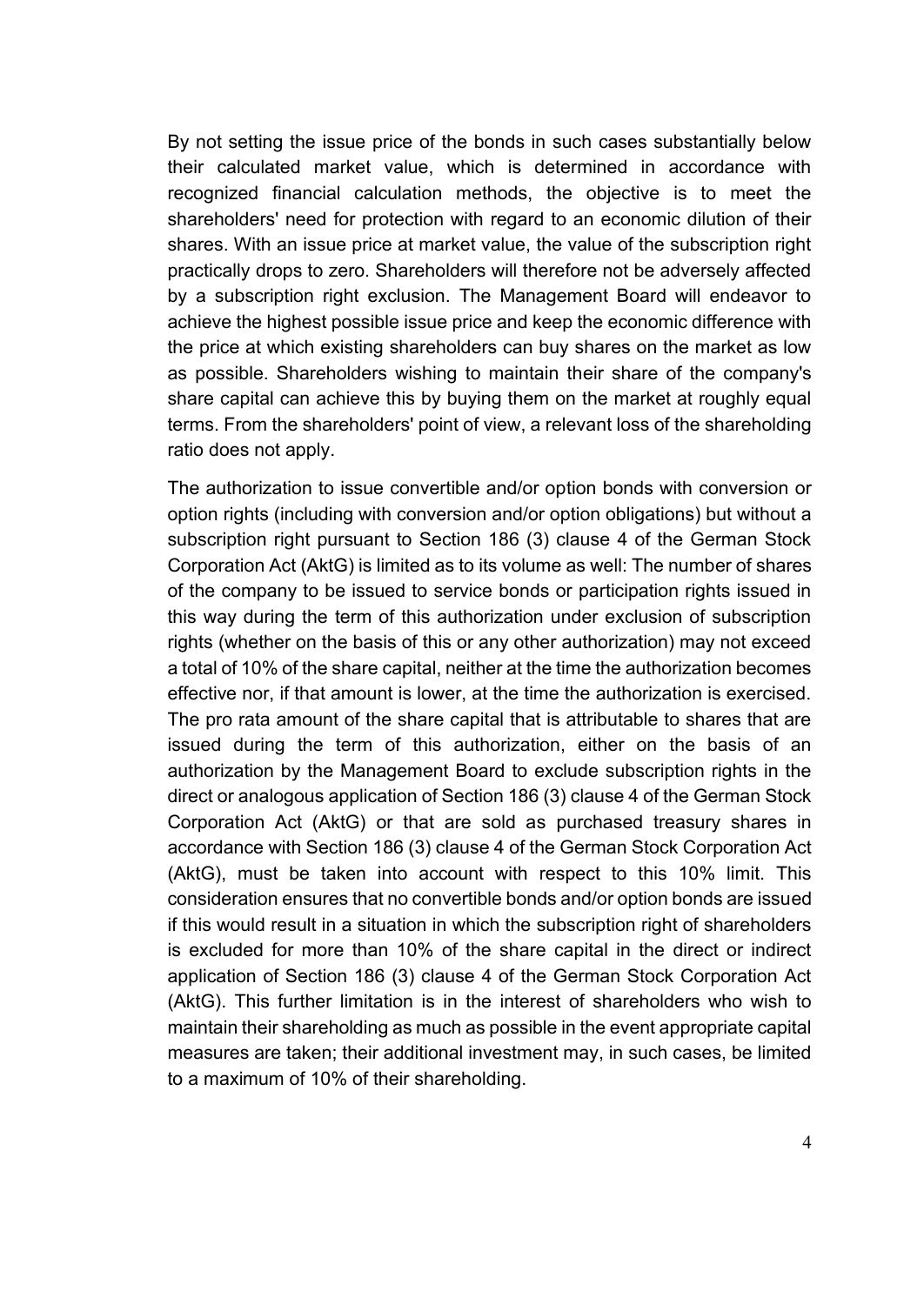Finally, the subscription right can be excluded to the extent necessary to give the holders or creditors of option bonds and/or convertible bonds issued by the company or its group companies a subscription right for bonds to the extent that they would have been entitled to if they had exercised the option or conversion right or if they had fulfilled a conversion and/or option obligation. In order to make bonds easier to place on the capital market, the corresponding option or bond terms usually include dilution protection. One possible dilution protection is to give the holders or creditors of the bonds a subscription right for the bonds from subsequent issues, which is something shareholders are entitled to. They are therefore treated as if they were already shareholders. In order to provide bonds with such dilution protection, the shareholders' subscription right to the bonds must be excluded. This is done to facilitate the placement of the bonds and is therefore in the interest of shareholders and the best-possible financial structure of the company.

Alternatively, for the purpose of dilution protection, only the option or conversion price could be reduced to the extent permitted by the terms of the bond. However, this would be more complicated and costly for the company in the terms of their settlement. It would also reduce the inflow of capital from the exercise of option and conversion rights. It would also be conceivable to issue bonds without dilution protection. However, these would be much less attractive to the market.

In each individual case, the Management Board and the Supervisory Board will carefully consider whether they will exercise any of the authorizations to issue bonds without a subscription right for shareholders. They will only pursue this possibility if, in the opinion of the Management Board and the Supervisory Board, this is in the best interest of the company and therefore its shareholders.

The Management Board will inform the respectively next Annual General Meeting of the use of the above authorizations to exclude subscription rights.